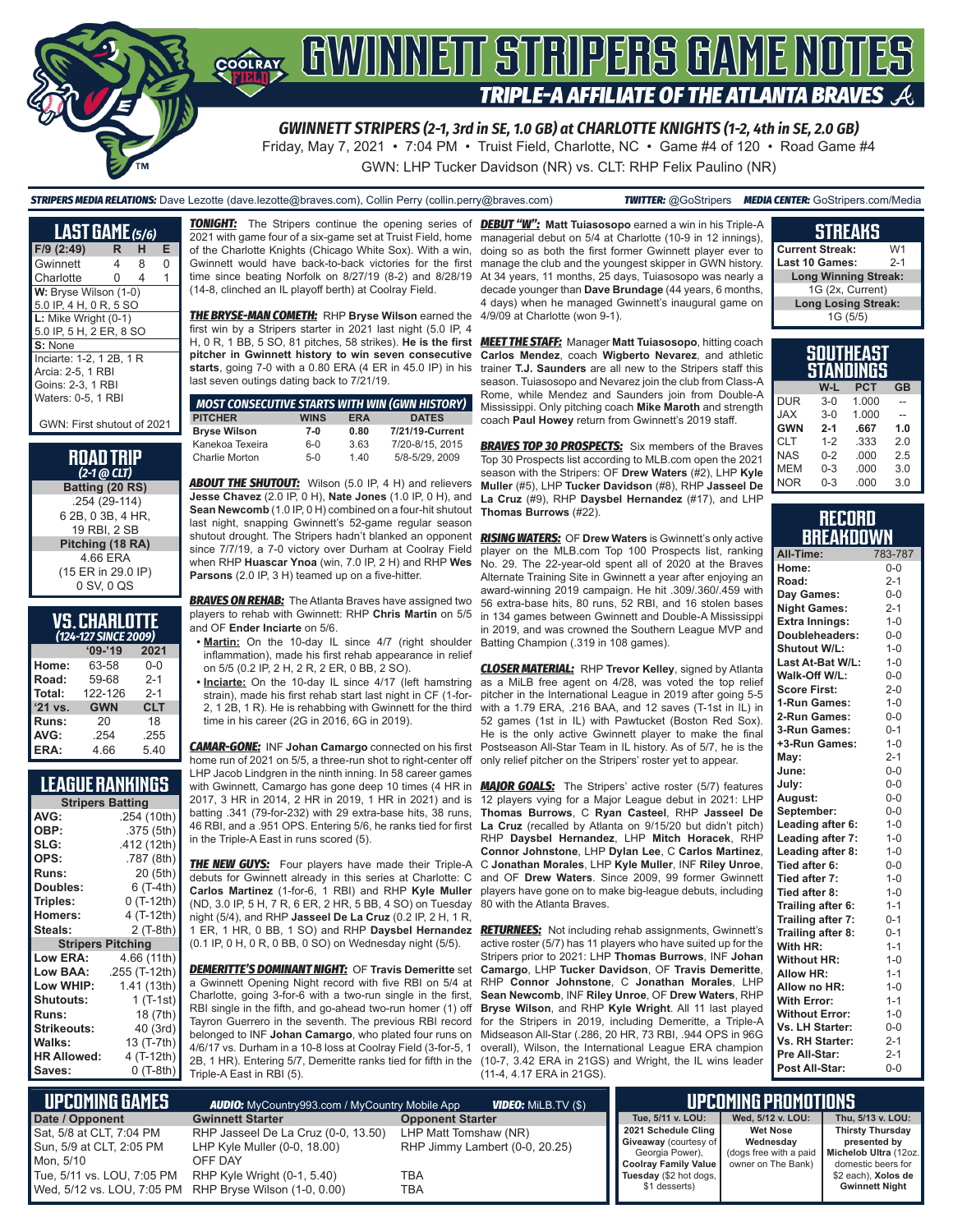

| <b>MANAGER MATTTUIASOSOPO</b>                                                                                                                                                                                                                                                                                                                                                                      | <b>GWINNETT PLAYERS USED (29 IN 2021)</b>                                                                                                                                                                                                                                                                                                           |
|----------------------------------------------------------------------------------------------------------------------------------------------------------------------------------------------------------------------------------------------------------------------------------------------------------------------------------------------------------------------------------------------------|-----------------------------------------------------------------------------------------------------------------------------------------------------------------------------------------------------------------------------------------------------------------------------------------------------------------------------------------------------|
| Matt Tuiasosopo enters his first season as Gwinnett manager and his third season<br>as a coach in the Atlanta Braves organization in 2021. He was named the seventh<br>manager in team history on 3/30/21. Tuiasosopo is both the youngest manager in<br>team history (age 34) and the first former Gwinnett player to manage the club (hit<br>.221 with 19 HR, 73 RBI in 178 games from 2016-17). | Victor Arano, Chasen Bradford, Thomas Burrows,<br>Pitchers (16):<br>Jesse Chavez, Jasseel De La Cruz, Carl Edwards Jr.,<br>Daysbel Hernandez, Mitch Horacek, Connor Johnstone,<br>Nate Jones, Dylan Lee, Chris Martin, Kyle Muller,<br>Sean Newcomb, Bryse Wilson, Kyle Wright<br>Position (13):<br>Abraham Almonte, Orlando Arcia, Jaycob Brugman, |
| Tuiasosopo made his managerial debut in 2019 with Class-A Rome, leading the club<br>to a 65-74 record and earning Atlanta's Bobby Cox Award for minor league manager<br>of the year. He was set to return to Rome in 2020, but was reassigned to the Braves<br>Alternate Site at Coolray Field once the MiLB season was cancelled.                                                                 | Johan Camargo, Ryan Casteel, Travis Demeritte,<br>Phillip Ervin, Ryan Goins, Ender Inciarte, Carlos Martinez,<br>Yolmer Sanchez, Travis Snider, Drew Waters                                                                                                                                                                                         |
| Tuiasosopo's Managerial Career<br>W-L<br>PCT<br><b>Playoffs</b><br>Games<br>3<br>With Gwinnett (1 Season):<br>$2 - 1$<br>.667<br>0<br>MiLB Career (2 Seasons):<br>139<br>65-74<br>.468<br>0                                                                                                                                                                                                        |                                                                                                                                                                                                                                                                                                                                                     |
| All staff bios available in the 2021 Stripers Media Guide                                                                                                                                                                                                                                                                                                                                          | Italics = Player no longer with Gwinnett                                                                                                                                                                                                                                                                                                            |
| <b>EJECTIONS (0)</b><br>Date/Inning                                                                                                                                                                                                                                                                                                                                                                | <b>BASS-LANTA</b>                                                                                                                                                                                                                                                                                                                                   |
| Player/Coach<br><b>Umpire</b><br>None                                                                                                                                                                                                                                                                                                                                                              | Including MLB rehab assignments, 7 players have played for both Gwinnett and                                                                                                                                                                                                                                                                        |
|                                                                                                                                                                                                                                                                                                                                                                                                    | Atlanta in 2021:<br><b>INF Johan Camargo</b>                                                                                                                                                                                                                                                                                                        |
|                                                                                                                                                                                                                                                                                                                                                                                                    | OF Ender Inciarte (Rehab)                                                                                                                                                                                                                                                                                                                           |
|                                                                                                                                                                                                                                                                                                                                                                                                    | <b>RHP Nate Jones</b><br>RHP Chris Martin (Rehab)                                                                                                                                                                                                                                                                                                   |
| <b>TEAM DEFENSE (7TH IN TRIPLE-A EAST)</b>                                                                                                                                                                                                                                                                                                                                                         | <b>LHP Sean Newcomb</b><br><b>RHP Kyle Wright</b>                                                                                                                                                                                                                                                                                                   |
| <b>PCT</b><br>G<br><b>TC</b><br>PO<br>Е<br><b>DP</b><br>A<br>.983<br>121<br>87<br>32<br>2<br>3<br>1                                                                                                                                                                                                                                                                                                | <b>RHP Bryse Wilson</b>                                                                                                                                                                                                                                                                                                                             |
| <b>CS</b><br><b>PCT</b><br><b>PB</b><br>W-L<br><b>Catchers</b><br><b>SB</b><br><b>ATT</b>                                                                                                                                                                                                                                                                                                          |                                                                                                                                                                                                                                                                                                                                                     |
| $\mathbf 0$<br>0<br>0<br>$\mathbf 0$<br>Casteel<br>$0 - 1$<br>---<br>0<br>0<br>Martinez<br>$\mathbf{1}$<br>$\mathbf{1}$<br>.000<br>$2 - 0$                                                                                                                                                                                                                                                         |                                                                                                                                                                                                                                                                                                                                                     |
| Morales<br>$\pmb{0}$<br>0<br>0<br>0<br>$0-0$<br>---<br>$\overline{0}$<br>1<br>1<br>0<br>Total:<br>.000<br>$2 - 1$                                                                                                                                                                                                                                                                                  |                                                                                                                                                                                                                                                                                                                                                     |
|                                                                                                                                                                                                                                                                                                                                                                                                    | <b>BRAVES ON REHAB</b>                                                                                                                                                                                                                                                                                                                              |
| Outfield Assists (1):<br>Almonte (1)<br>Pitcher Pickoffs (0):                                                                                                                                                                                                                                                                                                                                      | Two Atlanta players have been assigned to rehab with Gwinnett in 2021.                                                                                                                                                                                                                                                                              |
| <b>Catcher Pickoffs (0):</b>                                                                                                                                                                                                                                                                                                                                                                       | Player<br><b>Injury</b><br><b>Rehab Dates</b>                                                                                                                                                                                                                                                                                                       |
|                                                                                                                                                                                                                                                                                                                                                                                                    | <b>RHP Chris Martin</b><br>Right Shoulder Inflammation (4/7)<br>5/5-Current<br><b>OF Ender Inciarte</b><br>Strained Left Hamstring (4/17)<br>5/6-Current                                                                                                                                                                                            |
| <b>STARTS</b>                                                                                                                                                                                                                                                                                                                                                                                      |                                                                                                                                                                                                                                                                                                                                                     |
| <b>By Batting Order</b><br>Waters (2), Inciarte (1)<br>1:<br>2:<br>Goins (2), Waters (1)<br>3:<br>Arcia (3)<br>Camargo (3)<br>4:<br>Demeritte (2), Almonte (1)<br>5:<br>Almonte (1), Goins (1), Sanchez (1)<br>6:<br>Ervin (2), Snider (1)<br>7:<br>Sanchez (2), Brugman (1)<br>8:<br>Martinez (2), Casteel (1)<br>9:<br><b>By Position</b>                                                        |                                                                                                                                                                                                                                                                                                                                                     |
| Martinez (2), Casteel (1)<br>C:                                                                                                                                                                                                                                                                                                                                                                    | LAST AT-BAT WINS (1)                                                                                                                                                                                                                                                                                                                                |
| <b>1B:</b> Camargo $(3)$<br><b>2B:</b> Goins (3)                                                                                                                                                                                                                                                                                                                                                   | The Stripers are 1-0 in games decided in the last at-bat in 2021.                                                                                                                                                                                                                                                                                   |
| 3B: Sanchez (3)<br>SS: Arcia(3)<br>LF: Ervin (1), Snider (1), Waters (1)<br>CF: Waters (2), Inciarte (1)<br>RF: Almonte (1), Demeritte (1), Ervin (1)<br>DH: Almonte (1), Brugman (1), Demeritte (1)                                                                                                                                                                                               | Date/Opponent<br><b>Score</b><br><b>Game-Winning Play</b><br>5/4 at Charlotte<br>10-9 (12th)<br>Almonte scores on E4 (Reynolds)                                                                                                                                                                                                                     |
|                                                                                                                                                                                                                                                                                                                                                                                                    |                                                                                                                                                                                                                                                                                                                                                     |
|                                                                                                                                                                                                                                                                                                                                                                                                    |                                                                                                                                                                                                                                                                                                                                                     |
| <b>VS.2021 OPPONENTS</b>                                                                                                                                                                                                                                                                                                                                                                           |                                                                                                                                                                                                                                                                                                                                                     |
|                                                                                                                                                                                                                                                                                                                                                                                                    |                                                                                                                                                                                                                                                                                                                                                     |
| Road<br>Total<br>Home<br>Home<br>Road<br>Total                                                                                                                                                                                                                                                                                                                                                     |                                                                                                                                                                                                                                                                                                                                                     |
| <b>CHA</b><br>$0-0$<br>COL<br>$2 - 1$<br>$0-0$<br>$0-0$<br>$0-0$<br>2-1<br>LOU<br><b>DUR</b><br>$0-0$<br>$0-0$<br>$0-0$<br>$0-0$<br>$0-0$<br>$0-0$                                                                                                                                                                                                                                                 |                                                                                                                                                                                                                                                                                                                                                     |
| <b>JAX</b><br>$0 - 0$<br><b>MW DIV</b><br>$0-0$<br>$0-0$<br>$0-0$<br>$0 - 0$<br>$0-0$<br><b>MEM</b><br>$0-0$<br>$0-0$<br>$0-0$                                                                                                                                                                                                                                                                     |                                                                                                                                                                                                                                                                                                                                                     |
| <b>NAS</b><br>$0 - 0$<br>$0-0$<br>$0-0$<br><b>NOR</b><br>$0-0$<br>$0-0$<br>$0-0$                                                                                                                                                                                                                                                                                                                   |                                                                                                                                                                                                                                                                                                                                                     |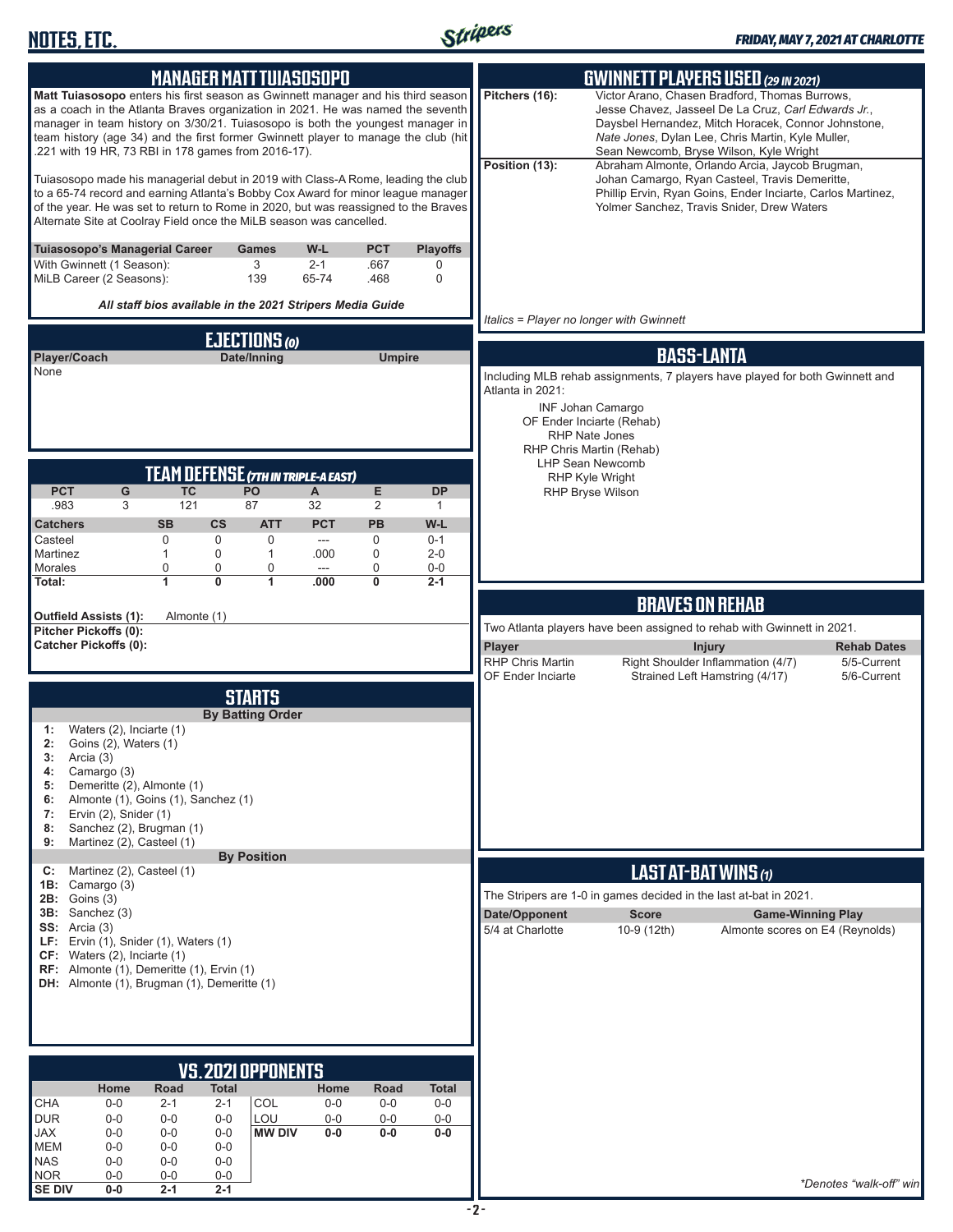## **STARTING PITCHER**



BRAVES 40-MAN ROSTER MEDIA GUIDE BIO ON PAGE 37

#### *FRIDAY, MAY 7, 2021 AT CHARLOTTE*

# **37****TUCKER DAVIDSON**

| B/T: | L/L | <b>BORN:</b> 3/25/96 in Amarillo, TX (age 25)                      |
|------|-----|--------------------------------------------------------------------|
| HT:  | հ-2 | <b>ACQUIRED:</b> Braves' 19th Round Pick in 2016 June draft out of |
| WT:  | 215 | Midland College (Midland, TX)                                      |

*TONIGHT:* Davidson makes his first start of the season in game four of this six-game series at Charlotte. It is his fifth career start and appearance with Gwinnett (1-1, 2.84 ERA, 6 ER in 19.0 IP) dating back to 2019.

**PROSPECTING:** Davidson is currently ranked the Atlanta Braves' No. 8 prospect by MLB.com and No. 10 prospect by *Baseball America*.

*2021 SPRING TRAINING:* Went 0-0 with a 9.00 ERA (2 ER in 2.0 IP, 2 H, 2 ER, 1 HR, 1 BB, 2 SO) in two relief outings before being optioned to Gwinnett on 3/12.

*2020 SEASON:* Was a member of Atlanta's 60-man player pool and spent the majority of the season at the Alternate Training Site in Gwinnett ... Recalled by the Braves twice, from 9/26-27 and 9/28-30 ... Made his MLB debut as the starting pitcher on 9/26 vs. Boston and took the loss (1.2 IP, 3 H, 7 R, 2 ER, 1 HR, 4 BB, 2 SO) as the Braves fell 8-2 ... Was the 99th former Gwinnett player to make his MLB debut.

*CAREER ACCOLADES:* 2019 Southern League Midseason All-Star (2-4, 1.61 ERA, .206 BAA in 13 first-half starts) ... 2019 Southern League Postseason All-Star, Double-A Mississippi co-Pitcher of the Year, *Baseball America* Double-A All-Star (7-6, 2.03 ERA, .224 BAA in 21 starts) ... 2019 MiLB.com Braves Organization All-Star (8-7, org-best 2.15 ERA, .234 BAA in 25 starts between Mississippi and Gwinnett).

|              | <b>DAVIDSON'S OVERALL STATS</b> |           |            |       |           |           |           |            |             |
|--------------|---------------------------------|-----------|------------|-------|-----------|-----------|-----------|------------|-------------|
| Year         | Team                            | W-L       | <b>ERA</b> | G/GS  | <b>HR</b> | <b>BB</b> | <b>SO</b> | <b>BAA</b> | <b>WHIP</b> |
|              | 2021 Gwinnett (AAA)             | --        | --         | 0/0   |           | 00        | 00        | ---        |             |
| MiLB Career: |                                 | $20 - 24$ | 2.86       | 91/62 | 15        | 146       | 366       | 252        | 1.32        |
| MLB Career:  |                                 | $0 - 1$   | 10.80      | 1/1   |           |           |           | .333       | 4.20        |

|       | <b>DAVIDSON'S 2021 SPLITS (WITH GWINNETT)</b> |          |                |
|-------|-----------------------------------------------|----------|----------------|
| Home: | $0-0, - -$ ERA $(0G)$                         | Vs. LHB: | .--- BAA. 0 HR |
| Road: | $0-0, - -$ ERA $(0G)$                         | Vs. RHB: | .--- BAA. 0 HR |

|         |     |            |   |           | <b>DAVIDSON VS. CHARLOTTE</b> |   |    |           |           |  |
|---------|-----|------------|---|-----------|-------------------------------|---|----|-----------|-----------|--|
|         | W-l | <b>ERA</b> | G | <b>GS</b> | IP                            | н | ER | <b>HR</b> | <b>BB</b> |  |
| 2021:   | 0-0 | $- -$      |   |           | 0.0                           |   |    |           |           |  |
| Career: | 0-0 | $-$        |   |           | 0.0                           |   |    |           |           |  |

|                | <b>DAVIDSON'S HIGHS &amp; LOWS</b> |                                      |
|----------------|------------------------------------|--------------------------------------|
|                | <b>Season</b>                      | Career (MiLB and MLB)                |
| IIP:           |                                    | 8.0 (2x, last: 7/18/19, MIS vs. PNS) |
| so:            |                                    | 10 (6/13/19, MIS vs. MOB)            |
| BB:            |                                    | 6 (8/3/18, FLA @ FTM)                |
| Iн:            |                                    | 10 (7/17/18, FLA @ DUN)              |
| IER:           |                                    | 8 (7/24/18, FLA vs. CHA)             |
| Low-Hit CG: -- |                                    | No 9.0-IP CG                         |
| Low-ER CG: --  |                                    | No 9.0-IP CG                         |

| DAVIDSON'S 2021 STARTS (ALL LEVELS)<br>IP H R ER HR BB SO NP-S Opp. Starter<br>Date/Opp.<br>Result<br>Result Notes<br><b>Team</b> |  |  |  |  |  |  |  |
|-----------------------------------------------------------------------------------------------------------------------------------|--|--|--|--|--|--|--|
|                                                                                                                                   |  |  |  |  |  |  |  |
|                                                                                                                                   |  |  |  |  |  |  |  |
|                                                                                                                                   |  |  |  |  |  |  |  |
|                                                                                                                                   |  |  |  |  |  |  |  |
|                                                                                                                                   |  |  |  |  |  |  |  |
|                                                                                                                                   |  |  |  |  |  |  |  |
|                                                                                                                                   |  |  |  |  |  |  |  |
|                                                                                                                                   |  |  |  |  |  |  |  |
|                                                                                                                                   |  |  |  |  |  |  |  |
|                                                                                                                                   |  |  |  |  |  |  |  |
|                                                                                                                                   |  |  |  |  |  |  |  |
|                                                                                                                                   |  |  |  |  |  |  |  |
|                                                                                                                                   |  |  |  |  |  |  |  |
|                                                                                                                                   |  |  |  |  |  |  |  |
|                                                                                                                                   |  |  |  |  |  |  |  |
|                                                                                                                                   |  |  |  |  |  |  |  |
|                                                                                                                                   |  |  |  |  |  |  |  |
|                                                                                                                                   |  |  |  |  |  |  |  |
|                                                                                                                                   |  |  |  |  |  |  |  |
|                                                                                                                                   |  |  |  |  |  |  |  |
|                                                                                                                                   |  |  |  |  |  |  |  |
|                                                                                                                                   |  |  |  |  |  |  |  |
|                                                                                                                                   |  |  |  |  |  |  |  |
|                                                                                                                                   |  |  |  |  |  |  |  |
|                                                                                                                                   |  |  |  |  |  |  |  |
|                                                                                                                                   |  |  |  |  |  |  |  |
|                                                                                                                                   |  |  |  |  |  |  |  |
|                                                                                                                                   |  |  |  |  |  |  |  |
|                                                                                                                                   |  |  |  |  |  |  |  |
|                                                                                                                                   |  |  |  |  |  |  |  |

|                     |         |            |           |    |                 | <b>STRIPERS STARTING PITCHERS</b> |                                                                           |
|---------------------|---------|------------|-----------|----|-----------------|-----------------------------------|---------------------------------------------------------------------------|
| <b>Pitcher</b>      | W-L     | <b>ERA</b> | <b>GS</b> | QS | <b>Team W-L</b> | <b>Run Support</b>                | <b>Last Gwinnett Start</b>                                                |
| Davidson, Tucker    | $0-0$   | $\sim$     |           |    | $0-0$           | $0.00$ RPG $(0$ Tot.)             | ---                                                                       |
| De La Cruz, Jasseel | $0 - 0$ | $-1 - 1$   |           |    | $0-0$           | $0.00$ RPG $(0$ Tot.)             | $-$                                                                       |
| Muller, Kyle        | 0-0     | 18.00      |           |    | 1-0             | 3.00 RPG (3 Tot.)                 | 5/4 at CHA (ND): 3.0 IP, 5 H, 7 R, 6 ER, 5 BB, 4 SO, 2 HR, 1 WP (82p/38s) |
| Wilson, Bryse       | 1-0     | 0.00       |           |    | 1-0             | 2.00 RPG (2 Tot.)                 | 5/6 at CHA (W, 1): 5.0 IP, 4 H, 0 R, 1 BB, 5 SO (81p/58s)                 |
| Wright, Kyle        | $0 - 1$ | 5.40       |           |    | $0 - 1$         | 1.00 RPG (1 Tot.)                 | 5/5 at CHA (L, 1): 5.0 IP, 8 H, 4 R, 3 ER, 2 BB, 8 SO, 2 WP (84p/56s)     |
| <b>Total:</b>       | $0 - 1$ | 10.13      |           |    | $1 - 1$         | 2.00 RPG (6 Tot.)                 |                                                                           |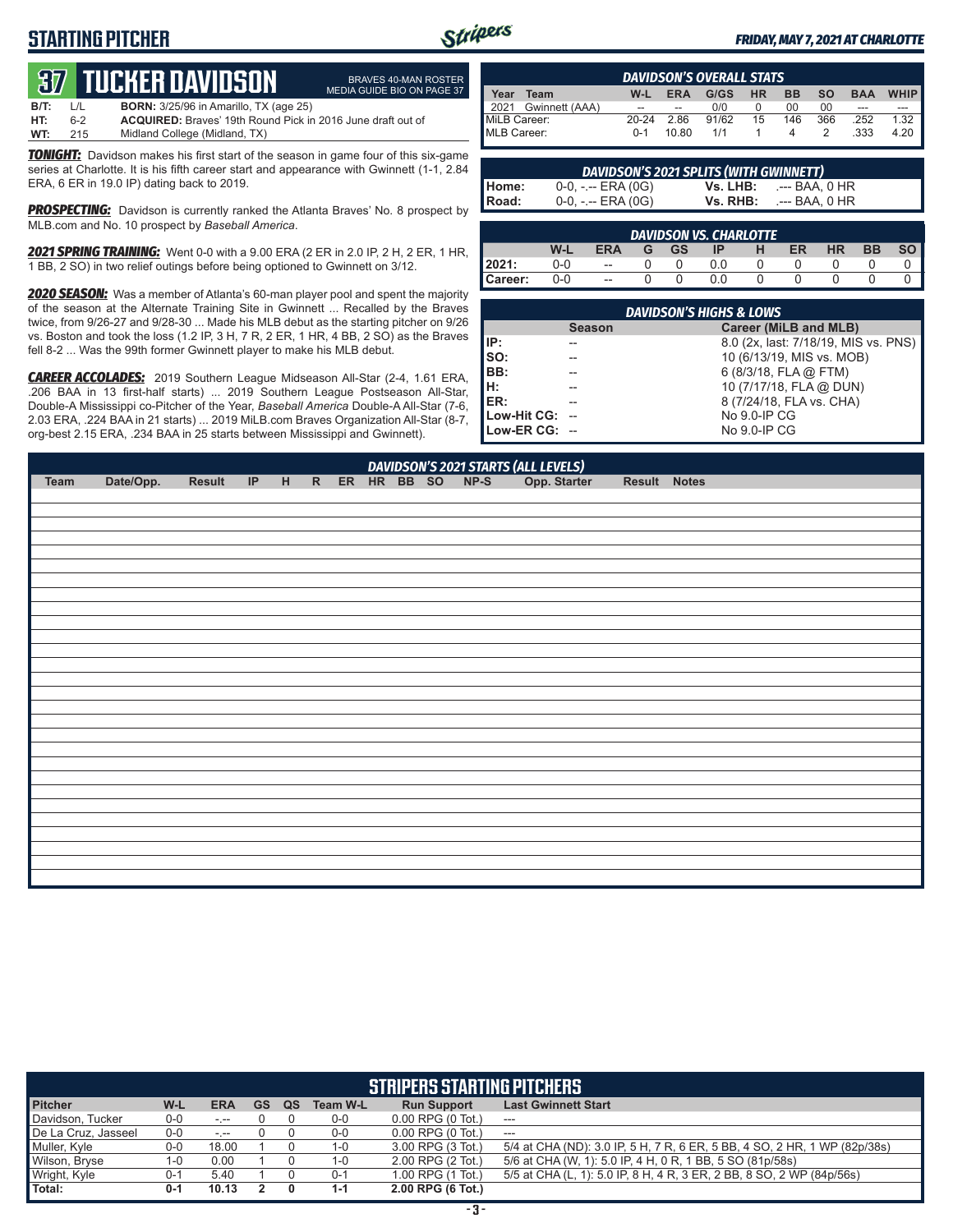

|                     |         |            |   |              |              |               |              | <b>RELIEF SUMMARY (CURRENT STRIPERS ONLY)</b>                   |                         |
|---------------------|---------|------------|---|--------------|--------------|---------------|--------------|-----------------------------------------------------------------|-------------------------|
| <b>Pitcher</b>      | W-L     | <b>ERA</b> | G | <b>GF</b>    | <b>HLD</b>   | <b>SV/OPP</b> | <b>IR/RS</b> | <b>Last Gwinnett Outing</b>                                     | <b>Scoreless Streak</b> |
| Arano, Victor       | $0 - 0$ | 9.00       |   |              | 0            | 0/1           | 0/0          | 5/4 at CHA: 1.0 IP, 1 H, 1 R, 1 ER, 1 BB, 2 SO, 1 HR (18p/10s)  | 0G                      |
| Bradford, Chasen    | $0 - 0$ | 27.00      |   |              | 0            | 0/0           | 2/2          | 5/5 at CHA: 0.1 IP, 2 H, 1 R, 1 ER, 0 BB, 0 SO (5p/5s)          | 0G                      |
| Burrows, Thomas (L) | $0 - 0$ | 0.00       |   |              | $\Omega$     | 0/0           | 0/0          | 5/4 at CHA: 2.0 IP, 0 H, 0 R, 2 BB, 2 SO (26p/14s)              | 1G (2.0 IP)             |
| Chavez. Jesse       | $0 - 0$ | 0.00       |   |              |              | 0/0           | 0/0          | 5/6 at CHA (H, 1): 2.0 IP, 0 H, 0 R, 1 BB, 4 SO (32p/18s)       | 1G (2.0 IP)             |
| De La Cruz. Jasseel | $0 - 0$ | 13.50      |   |              | <sup>0</sup> | 0/0           | 0/0          | 5/5 at CHA: 0.2 IP, 2 H, 1 R, 1 ER, 0 BB, 1 SO, 1 HR (19p/13s)  | 0G                      |
| Hernandez, Daysbel  | $0 - 0$ | 0.00       |   |              | $\Omega$     | 0/0           | 1/0          | 5/5 at CHA: 0.1 IP, 0 H, 0 R, 0 BB, 0 SO (5p/3s)                | 1G (0.1 IP)             |
| Horacek, Mitch (L)  | $0 - 0$ | 9.00       |   | $\mathbf{U}$ | 0            | 0/0           | 0/0          | 5/5 at CHA: 1.0 IP, 2 H, 1 R, 1 ER, 0 BB, 1 SO (26p/15s)        | 0G                      |
| Johnstone, Connor   | $0 - 0$ | 0.00       |   |              | $\Omega$     | 0/0           | 3/3          | 5/4 at CHA: 3.0 IP, 1 H, 0 R, 0 BB, 1 SO (27p/18s)              | 1G (3.0 IP)             |
| Kellev. Trevor      | $0 - 0$ | $-1 - 1$   |   |              | 0            | 0/0           | 0/0          | $---$                                                           | ---                     |
| Lee, Dylan (L)      | $1 - 0$ | 0.00       |   |              | $\Omega$     | 0/0           | 0/0          | 5/4 at CHA (W, 1): 2.0 IP, 1 H, 1 R, 0 ER, 0 BB, 3 SO (31p/23s) | 0G                      |
| Martin, Chris       | $0 - 0$ | 27.00      |   |              | 0            | 0/0           | 0/0          | 5/5 at CHA: 0.2 IP, 2 H, 2 R, 2 ER, 0 BB, 2 SO (18p/14s)        | 0G                      |
| Newcomb, Sean (L)   | $0 - 0$ | 0.00       |   |              | $\Omega$     | 0/0           | 0/0          | 5/6 at CHA: 1.0 IP, 0 H, 0 R, 0 BB, 2 SO (14p/9s)               | 1G (1.0 IP)             |
| Santana, Edgar      | $0 - 0$ | $\cdots$   |   |              | 0            | 0/0           | 0/0          | ---                                                             |                         |

|                  |         | STRIPERS PITCHING BREAKDOWN   |      |          |    |                        |    |    |           |
|------------------|---------|-------------------------------|------|----------|----|------------------------|----|----|-----------|
|                  | W-L     | <b>ERA</b>                    | IP   |          |    | ER                     | ΗR | BB | <b>SO</b> |
| <b>Starters:</b> | $1 - 1$ | 6.23                          |      |          | 11 | 9                      |    | 8  |           |
| Relievers:       | $1 - 0$ | 3.38                          | 16.0 |          |    | 6                      |    | b  | 23        |
| Total:           | $2 - 1$ | 4.66                          | 29 O | 28       | 18 | 15                     |    | 13 | 40        |
|                  |         | <b>Saves/Opp: 0/1 (00.0%)</b> |      | Holds: 1 |    | IR/Scored: 6/5 (83.3%) |    |    |           |

| <b>SCORELESS GAME STREAKS (5-PLUS GAMES)</b> |       |
|----------------------------------------------|-------|
| Longth/Datos                                 | State |

**Pitcher Length/Dates Stats**

|                | PITCHER AWARDS & HONORS |              |
|----------------|-------------------------|--------------|
| <b>Pitcher</b> | <b>Award/Date</b>       | <b>Stats</b> |
|                |                         |              |
|                |                         |              |
|                |                         |              |

#### *VICTOR ARANO - RHP - #54:*

- **• Spring Training:** 0-1, 34.71 ERA, .538 BAA, 1 SV in 3G with Atlanta.
- **• 2020:** Was a member of Philadelphia's 60-man player pool, but spent the entire year at the Alternate Site in Lehigh Valley ... DFA'd by the Phillies on 1/18.
- **• 2019:** Limited to just 6G with Triple-A Lehigh Valley (2-0, 0.00 ERA in 3G) and Philadelphia (1-0, 3.86 ERA in 3G) ... Was on injured list from 4/20-end of season (right elbow inflammation).
- **• Acquired:** Claimed off waivers from Philadelphia (1/22/21) ... Originally signed by the Los Angeles Dodgers as a non-drafted free agent (4/4/13).
- **• MLB Career:** 3-2, 2.65 ERA, .224 BAA, 3 SV in 73G with Philadelphia (2017-19).

#### *CHASEN BRADFORD - RHP - #28:*

- **• Spring Training:** Did not pitch in Atlanta's MLB camp.
- **• 2020:** Re-signed by Seattle to an MiLB deal on 1/15, but was not included on the Mariners' 60-man player pool ... Did not play.
- **• 2019:** Split time between Seattle (0-0, 4.86 ERA, 1 SV in 12G) and Triple-A Tacoma (0-0, 6.75 ERA, 1 SV in 5G).
- **• Acquired:** MiLB FA (3/15/21) ... Originally the New York Mets' 35th round pick in 2011 out of the University of Central Florida.
- **• MLB Career:** 7-0, 3.89 ERA, .253 BAA, 1 SV in 86G with NYM, SEA (2017-19).

### *THOMAS BURROWS - LHP - #49:*

- **• MLB.com Prospect Rankings:** #22 (Braves Top 30).
- **• Spring Training:** 0-1, 6.75 ERA, .222 BAA, 0 SV in 4G with Atlanta.
- **• 2020:** Was an NRI to Braves Spring Training, but not included on 60-man player pool ... Did not play.
- **• 2019:** Went 2-4 with a 4.42 ERA, .221 BAA, and 7 saves (7-for-9) in 43G between Double-A Mississippi and Gwinnett ... Stranded 16 of 17 inherited runners with the Stripers (94.1%) ... Won Atlanta's Bill Lucas Award for community service.
- **• Acquired:** Via trade with Seattle (1/11/17) ... Originally the Mariners' 4th-round pick in 2016 out of the University of Alabama.

#### *JESSE CHAVEZ - RHP - #40:*

- **• Spring Training:** 0-0, 14.54 ERA, .429 BAA, 0 SV in 5G with the Los Angeles Angels ... Released on 3/25.
- **• 2020:** Logged 18G with Texas, going 0-0 with a 6.88 ERA and .303 BAA.
- **• 2019:** In 48G (9 starts) with Texas, went 3-5 with a 4.85 ERA, .267 BAA, and 1 save. **• Acquired:** MiLB FA (4/17/21) ... Originally Texas's 42nd round pick in 2002 out of Riverside Community College (Riverside, CA).
- **• MLB Career:** 41-58, 4.52 ERA, .266 BAA, 8 SV in 481G with PIT, ATL, KC, TOR, OAK, LAD, LAA, TEX, CHC (2008-20) ... Made his lone MLB Postseason appearance with the Cubs in 2018 NL Wild Card Game (1.0 IP, 1 H, 0 R, 0 SO).

#### *DAYSBEL HERNANDEZ - RHP - #36:*

- **• MLB.com Prospect Ranks:** #17 (Braves Top 30).
- **• Spring Training:** 0-0, 9.00 ERA, .353 BAA, 0 SV in 6G with Atlanta.
- **• 2020:** Was not on the Braves' 60-man player pool ... Participated in Atlanta's Instructional League at Coolray Field in October.
- **• 2019:** Spent the entire season with Advanced-A Florida, going 5-2 with a 1.71 ERA, .184 BAA, and 7 SV (7-for-10) in 35G ... Named an MiLB.com Braves Org. All-Star. **• Acquired:** NDFA (9/13/17) out of Sandino, Cuba.

### *MITCH HORACEK - LHP - #59:*

- **• Spring Training:** Did not pitch in Atlanta's MLB camp.
- **• 2020:** Signed with Minnesota, but was not on the Twins' 60-man player pool.
- **• 2019:** Pitched for both Double-A Hartford (4-0, 2.48 ERA in 34G) and Triple-A Albuquerque (1-1, 18.75 ERA in 12G) in the Colorado Rockies organization.
- **• Acquired:** MiLB FA (3/25/21) ... Originally Baltimore's 9th-round pick in 2013 out of Dartmouth College (Hanover, NH).

## *CONNOR JOHNSTONE - RHP - #51:*

- **• 2021:** Threw 3.0 scoreless IP in his season debut on 5/4 at Charlotte (1 H, 1 SO).
- **• Spring Training:** 0-1, 4.76 ERA, .273 BAA, 1 SV in 6G with Atlanta.
- **• 2020:** Was an NRI to Braves Spring Training, but not on 60-man player pool.
- **• 2019:** With Double-A Mississippi and Gwinnett, went 7-4 with a 4.24 ERA, .296 BAA, and 1 SV in 35G (7 starts) ... His 7 wins ranked T-8th among Braves farmhands.
- **• Acquired:** Braves 21st-round pick in 2017 out of Wake Forest University.

### *TREVOR KELLEY - RHP - #43:*

- **• Spring Training:** Did not pitch in Chicago Cubs' MLB camp ... Released on 4/23.
- **• 2020:** Pitched in 4G with Philadelphia, going 0-0 with a 10.80 ERA ... Outrighted on 8/14 and spent the rest of the season at the Phillies Alternate Site.
- **• 2019:** In 52G with Triple-A Pawtucket, went 5-5 with a 1.79 ERA, .216 BAA, and 12 SV ... Was an International League Midseason and Postseason All-Star and a *Baseball America* Triple-A All-Star ... Led IL in appearances and was T-1st in saves ... Made MLB debut on 7/2 at Toronto and logged 10G with Boston (0-3, 8.64 ERA).
- **• Acquired:** MiLB FA (4/28/21) ... Originally Boston's 36th-round pick in 2015 out of the University of North Carolina at Chapel Hill.
- **• MLB Career:** 0-3, 9.26 ERA, .347 BAA, 0 SV in 14G with Boston (2019) and Philadelphia (2020).

### *DYLAN LEE - LHP - #58:*

- **• 2021:** Earned the win in his Stripers' debut on 5/4 at Charlotte (2.0 IP, 1 H, 1 R< 0 ER, 0 BB, 3 SO in 10-9 win in 12 innings).
- **• Spring Training:** 0-0, 0.00 ERA, 0 SV in 2G with Miami ... Released on 3/29.
- **• 2020:** Was a non-roster invite to Marlins Spring Training, but was not on Miami's 60-man player pool ... Did not play.
- **• 2019:** Logged 45G between Double-A Jacksonville (0-3, 1.91 ERA, .176 BAA, 13 SV in 32G) and Triple-A New Orleans (1-3, 4.71 ERA, .329 BAA, 0 SV in 13G).
- **• Acquired:** MiLB FA (4/15/21) ... Originally Miami's 10th-round pick in 2016 out of Cal State Fresno (Fresno, CA).

#### *CHRIS MARTIN - RHP - #57:*

- **• MLB Rehab:** Assigned to rehab with Gwinnett on 5/5 ... On Atlanta's 10-day injured list since 4/7 (right shoulder inflammation) ... Is 0-0 with a 27.00 ERA (2 ER in 0.2 IP) in 1 rehab outing with the Stripers.
- **• 2021:** Was on the Braves' Opening Day roster, went 0-1 with a 5.40 ERA and .444 BAA in 2 relief outings from 4/1-4/4.
- **• Spring Training:** 0-0, 0.00 ERA, .000 BAA, 1 SV in 3G with Atlanta.
- **• 2020:** In 19G with Atlanta, went 1-1 with a 1.00 ERA, .129 BAA, and 1 SV ... Pitched 8 times in the Postseason, going 0-1 with a 2.25 ERA and .179 BAA.
- **• Acquired:** Via trade with Texas in exchange for LHP Kolby Allard (7/30/19) ... Originally Colorado's 21st-round pick in 2005 out of McLennan CC (McLennan, TX).
- **• MLB Career:** 3-12, 4.11 ERA, .264 BAA, 6 SV in 165G with COL, NYY, TEX, and ATL (2014-15, 2018-21) ... Pitched in 2019, 2020 Postseason with ATL (0-1, 2.25 ERA in 8G).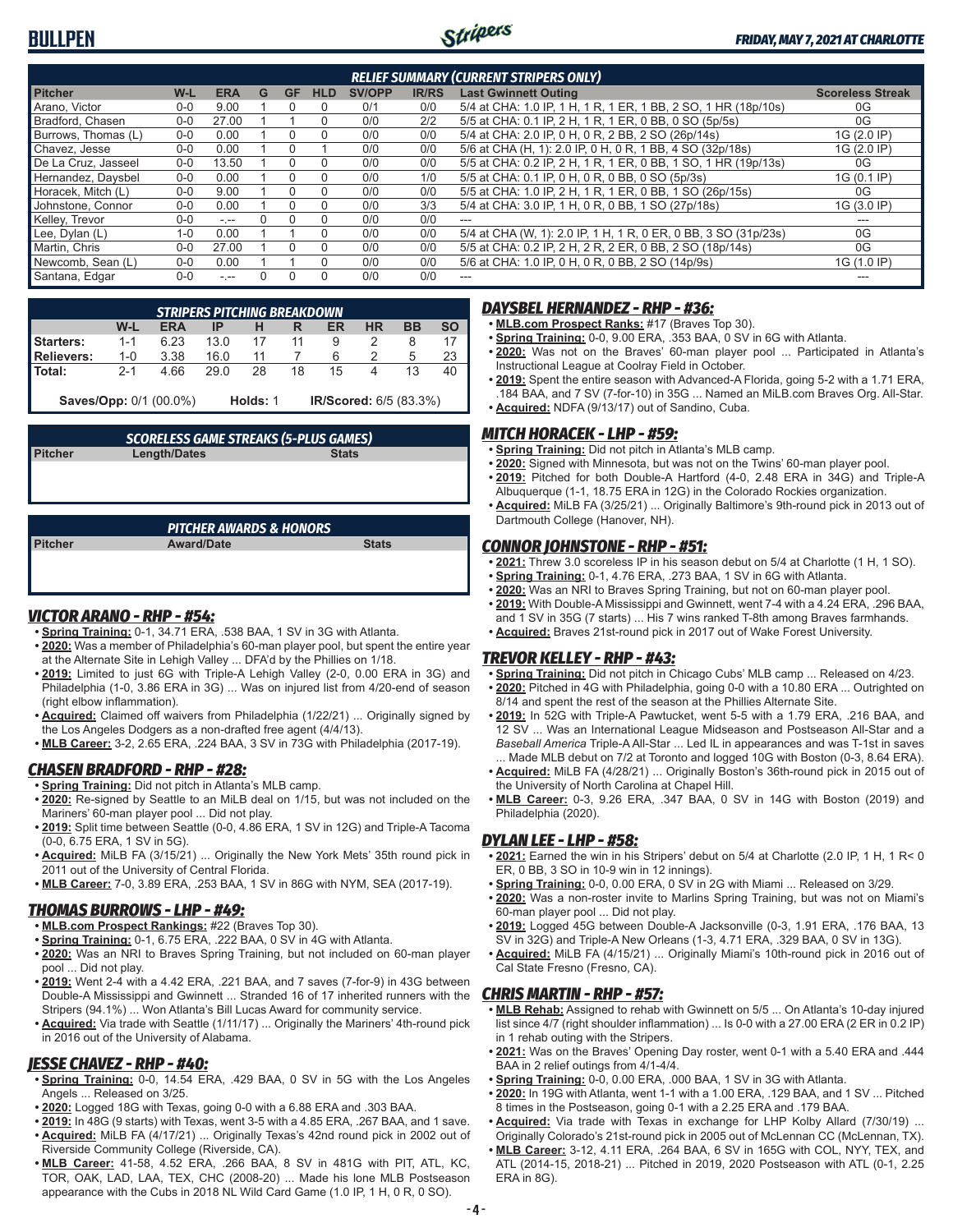## **BULLPEN**

### *SEAN NEWCOMB - LHP - #15:*

- **• 2021:** In 7G with Atlanta, is 1-0 with an 8.53 ERA, .280 BAA, and 1 SV ... Optioned to Gwinnett on 5/5 to make room for LHP Max Fried.
- **• Spring Training:** 0-0, 1.29 ERA, .227 BAA, 0 SV in 6G (1GS) with Atlanta.
- **• 2020:** Made just 4 starts with the Braves (0-2, 11.20 ERA) ... Spent most of the year at the Alternate Training Site at Coolray Field.
- **• Acquired:** Via trade with the Los Angeles Angels in exchange for SS Andrelton Simmons (11/12/15) ... Originally the Angels' 1st-round pick (15th overall) in 2014 out of the University of Hartford (West Hartford, CT).
- **MLB Career:** 23-23, 4.24 ERA, .243 BAA, 2 SV in 116G (57GS) with Atlanta (2017-21) ... In 6G during the 2018-19 Postseasons, went 1-0 with a 1.08 ERA.

### *EDGAR SANTANA - RHP - #--:*

- **• 2021:** Recalled from the Alternate Training Site on 4/30 ... In 4G with Atlanta, went 0-0 with a 6.00 ERA (2 ER in 3.0 IP) ... Optioned to Gwinnett on 5/7.
- **• Spring Training:** 0-0, 10.80 ERA, .323 BAA, 0 SV in 7G with Pittsburgh ... Optioned to the Pirates' Alternate Site on 3/23, DFA'd on 4/5.
- **• Injury Report:** Didn't pitch in affiliated baseball from 2019-20 ... Underwent right elbow UCL reconstruction surgery in March 2019.
- **• Acquired:** Via trade with Pittsburgh (4/9/21) ... Originally signed by Pittsburgh as a NDFA (10/12/13) out of Puerto Plata, Dominican Republic.
- **• MLB Career:** 3-4, 3.40 ERA, .243 BAA, 0 SV in 92G with PIT, ATL (2017-18, 2020).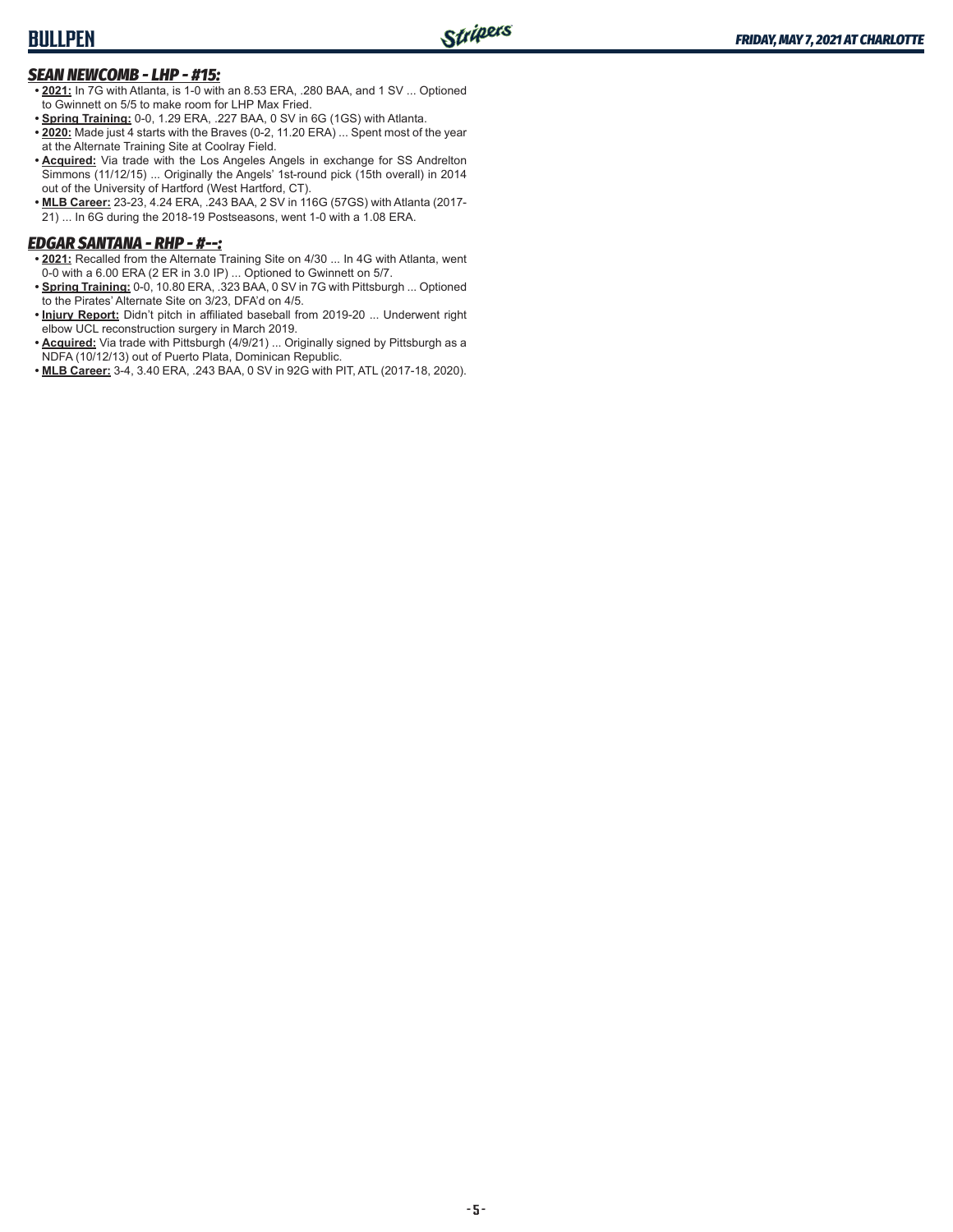| <b>OFFENSE</b>  |                      |    |    |                |                 |               |                       |                  | Stripers            |                                       |                |                              |   |   |   |               |   |                    |   | <b>FRIDAY, MAY 7, 2021 AT CHARLOTTE</b> |
|-----------------|----------------------|----|----|----------------|-----------------|---------------|-----------------------|------------------|---------------------|---------------------------------------|----------------|------------------------------|---|---|---|---------------|---|--------------------|---|-----------------------------------------|
| TOTAL:          | .254, 4 HR, .787 OPS |    |    | <b>RISP:</b>   |                 |               | .282, 2 HR, .820 OPS  |                  | <b>RUNS/INNING:</b> |                                       | $\overline{2}$ | 3                            | 4 | 5 | 6 |               | 8 | . 9                |   | <b>TOT</b>                              |
| Vs. LHP:        | .245, 3 HR, .832 OPS |    |    |                | <b>RISP/20:</b> |               | 222, 0 HR, .485 OPS   |                  | Stripers:           | 2                                     |                | $\mathcal{P}$                |   | 3 |   | $\mathcal{P}$ | 4 | 3                  | 2 | 20                                      |
| <b>Vs. RHP:</b> | .262, 1 HR, .754 OPS |    |    | <b>LOADED:</b> |                 |               | .500, 0 HR, 1.000 OPS |                  | Opponents:          | 0                                     | $\mathfrak{p}$ | 5                            | 4 |   |   |               | 3 |                    |   | 18                                      |
|                 |                      |    |    |                |                 |               |                       | <b>HOME RUNS</b> |                     |                                       |                |                              |   |   |   |               |   | <b>MULTI-GAMES</b> |   |                                         |
| Player          | 1 <sub>R</sub>       | 2R | 3R | <b>GS</b>      | Tot.            | <b>Off LH</b> | Off RH                | <b>Team W-L</b>  |                     |                                       |                | <b>Last HR with Gwinnett</b> |   |   |   | <b>Hit</b>    |   | <b>RBI</b>         |   | <b>HR</b>                               |
| Almonte         | 0                    |    | 0  | 0              | $\Omega$        | 0             | 0                     | $0-0$            |                     |                                       | $---$          |                              |   |   |   |               |   |                    |   | 0                                       |
| Arcia           |                      |    |    |                |                 |               | 0                     | $0 - 1$          |                     | 5/5/21 at CHA, 1R (LH Tanner Banks)   |                |                              |   |   |   |               |   | $\Omega$           |   | $\Omega$                                |
| Brugman         | 0                    |    |    | 0              | $\Omega$        | 0             | 0                     | $0 - 0$          |                     |                                       | $---$          |                              |   |   |   |               |   | 0                  |   | $\Omega$                                |
| Camargo         | 0                    |    |    |                |                 |               |                       | $0 - 1$          |                     | 5/5/21 at CHA, 3R (LH Jacob Lindgren) |                |                              |   |   |   |               |   |                    |   |                                         |

Casteel 0 0 0 0 0 0 0 0-0 --- 1 0 0 Demeritte 0 1 0 0 1 0 1 1-0 5/4/21 at CHA, 2R (RH Tayron Guerrero) 1 1 1 0<br>Ervin 0 0 0 0 0 0 0 0 0 0 0 0 mm Ervin 0 0 0 0 0 0 0 0-0 --- 0 0 0 Goins 1 0 0 0 1 1 0 1-0 5/4/21 at CHA, 1R (LH Kyle Kubat) 2 0 0 Gore 0 0 0 0 0 0 0 0-0 --- 0 0 0 Inciarte 0 0 0 0 0 0 0 0-0 --- 0 0 0 Martinez 0 0 0 0 0 0 0 0-0 --- 1 0 0 Morales 0 0 0 0 0 0 0 0 0 0 0 0 6/16/19 at SYR, 1R (RH Ryley Gilliam) 0 0 0 0 0 Sanchez 0 0 0 0 0 0 0 0-0 --- 1 0 0 Snider 0 0 0 0 0 0 0 0-0 --- 0 0 0 Unroe 0 0 0 0 0 0 0 0 0 0 0 7/19/19 vs. ROC, 1R (RH Drew Hutchison) 0 0 0 0 Waters 0 0 0 0 0 0 0 0-0 8/31/19 at DUR, 1R (LH Josh Fleming) 1 0 0

| Total:                                                | $\mathbf{2}$               |           | $\mathbf{0}$             | 4              |                |                |                 |        |                                                        |              |
|-------------------------------------------------------|----------------------------|-----------|--------------------------|----------------|----------------|----------------|-----------------|--------|--------------------------------------------------------|--------------|
| Walk-Off Homers (0x):<br>Inside-the-Park Homers (0x): | Leadoff Homers, Game (0x): |           | <b>HOME RUN VARIANTS</b> |                |                |                |                 | Player | <b>HITTING STREAKS (10-PLUS GAMES)</b><br>Length/Dates | <b>Stats</b> |
| Back-to-Back Homers (0x):                             |                            |           |                          |                |                |                |                 |        | <b>ON-BASE STREAKS (20-PLUS GAMES)</b>                 |              |
|                                                       |                            |           | <b>PINCH HITTERS</b>     |                |                |                |                 | Player | Length/Dates                                           | <b>Stats</b> |
| Player<br>Almonte                                     | AVG.<br>1.000              | <b>AB</b> | н<br>и                   | 2B<br>$\Omega$ | 3B<br>$\Omega$ | <b>HR</b><br>0 | <b>RBI</b><br>2 |        |                                                        |              |

|                   |                                    | <b>BATTER'S BOX (CURRENT STRIPERS ONLY)</b> |                          |                                     |
|-------------------|------------------------------------|---------------------------------------------|--------------------------|-------------------------------------|
| <b>Player</b>     | <b>Season with GWN</b>             | 5/6 at CHA                                  | <b>Active Hit Streak</b> | <b>Road Trip</b>                    |
| Almonte, Abraham  | .250, 0 HR, 3 RBI, 0 SB, .830 OPS  | $0-3, 1R$                                   | -1G                      | .250 (2-8), 1 2B, 2 R, 3 RBI        |
| Arcia, Orlando    | .308. 1 HR. 2 RBI. 0 SB. .976 OPS  | 2-5, 1 RBI                                  | 3G (Since 5/4)           | .308 (4-13), 1 HR, 3 R, 2 RBI       |
| Brugman, Jaycob   | .000, 0 HR, 0 RBI, 0 SB, .000 OPS  | <b>DNP</b>                                  | $-1G$                    | $.000(0-3)$                         |
| Camargo, Johan    | .250, 1 HR, 4 RBI, 0 SB, .983 OPS  | $1-3, 1R$                                   | 3G (Since 5/4)           | .250 (3-12), 1 2B, 1 HR, 5 R, 4 RBI |
| Casteel, Ryan     | .500, 0 HR, 0 RBI, 0 SB, 1.000 OPS | <b>DNP</b>                                  | 1G (Since 5/5)           | $.500(2-4)$                         |
| Demeritte, Travis | .250, 1 HR, 5 RBI, 1 SB, .857 OPS  | $0 - 2$                                     | $-2G$                    | .250 (3-12), 1 HR, 2 R, 5 RBI, 1 SB |
| Ervin, Phillip    | .125, 0 HR, 1 RBI, 0 SB, .425 OPS  | 0-3, 1 RBI                                  | $-1G$                    | $.125(1-8)$ . 1 RBI                 |
| Goins, Ryan       | .333, 1 HR, 2 RBI, 0 SB, 1.133 OPS | 2-3, 1 RBI                                  | 1G (Since 5/6)           | .333 (4-12), 1 2B, 1 HR, 3 R, 2 RBI |
| Gore, Terrance    |                                    | <b>DNP</b>                                  |                          |                                     |
| Inciarte, Ender   | .500, 0 HR, 0 RBI, 0 SB, 1.500 OPS | $1-2, 12B, 1R$                              | 1G (Since 5/6)           | $.500(1-2)$ , 1 2B, 1 R             |
| Martinez, Carlos  | .300, 0 HR, 1 RBI, 0 SB, .600 OPS  | $2-4, 1R$                                   | 2G (Since 5/4)           | $.300(3-10)$ , 1 RBI                |
| Morales, Jonathan |                                    | <b>DNP</b>                                  |                          |                                     |
| Sanchez, Yolmer   | .231, 0 HR, 0 RBI, 0 SB, .641 OPS  | $0 - 4$                                     | $-1G$                    | $.231$ (3-13), 1 2B, 2 R            |
| Snider, Travis    | .000, 0 HR, 0 RBI, 0 SB, .750 OPS  | <b>DNP</b>                                  | $-1G$                    | $.000(0-1)$                         |
| Unroe, Riley      |                                    | <b>DNP</b>                                  | ---                      |                                     |
| Waters, Drew      | .188, 0 HR, 1 RBI, 1 SB, .485 OPS  | 0-5, 1 RBI                                  | $-1G$                    | .188 (3-16), 1 R, 1 RBI, 1 SB       |

#### *ABRAHAM ALMONTE - OF - #7*

**• 2021:** Plated the go-ahead RBI with a 12th-inning double on 5/4 at CHA, scored eventual decisive run on an error (won 10-9) ... Lined a pinch-hit 2-run single on 5/5 at CHA, the Stripers' first pinch-hit at-bat of the year.

**Totals: 1.000 1 1 0 0 0 2**

- **• Spring Training:** .156, 3 2B, 1 3B, 3 R, 1 RBI, 1 SB, .595 OPS in 17G with Atlanta. **• 2020:** Played 7G with San Diego, batting .091 (1-for-11, 1 SB).
- **• Acquired:** MLB FA (10/30/20) ... Outrighted to the Braves Alternate Site on 3/26 ... Originally signed by the New York Yankees as a NDFA (7/2/05).
- **• MLB Career:** .237, 58 2B, 13 3B, 18 HR, 97 RBI, 25 SB in 376G with SEA, SD, CLE, KC, and ARI (2013-20).

#### *ORLANDO ARCIA - INF - #13*

- **• 2021:** Was on Milwaukee's Opening Day roster and batted .091 (1-for-11, 1 RBI) in 4G before being traded to Atlanta on 4/6 (sent to Braves Alternate Site).
- **• Spring Training:** .191, 4 2B, 4 R, 6 RBI, .517 OPS in 19G with Milwaukee.
- **• 2020:** Spent 59 games with the Brewers, batting .260 (10 2B, 1 3B, 5 HR, 22 R, 20 RBI, 2 SB) ... Played in 2 Postseason games (.143, 1-for-7, 1 HR, 2 RBI).
- **• Acquired:** Via trade with Milwaukee in exchange for RHP Chad Sobotka and RHP Patrick Weigel (4/6/21) ... Originally signed by Milwaukee as a NDFA (10/22/10).
- **• MLB Career:** .244, 69 2B, 7 3B, 42 HR, 180 RBI, 39 SB in 542G with Milwaukee (2016-21) ... Played in the Postseason from 2018-20 (.295, 4 HR, 6 RBI in 13G).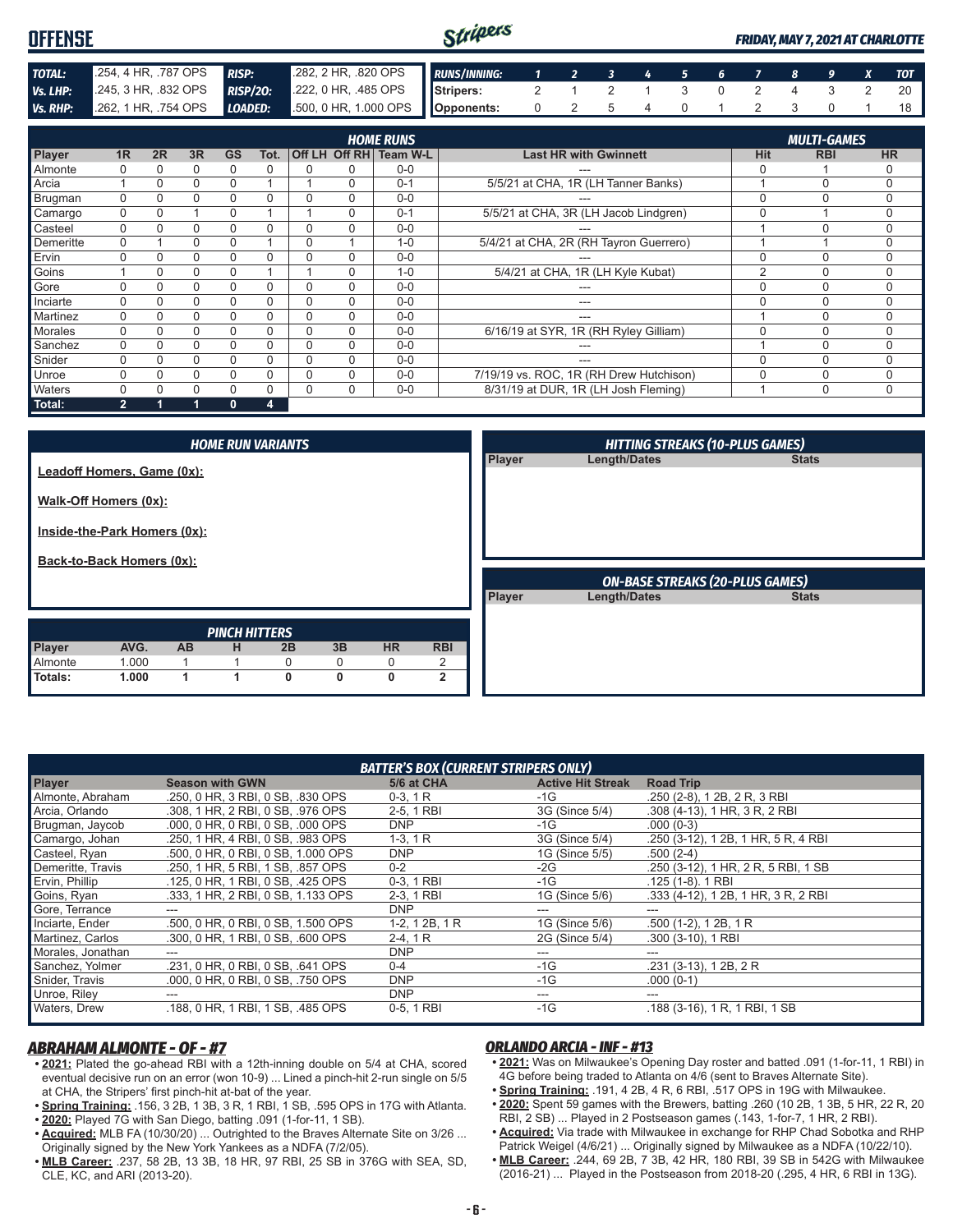### *JAYCOB BRUGMAN - OF - #14*

- **• Spring Training:** Did not play in Atlanta's MLB camp.
- **• 2020:** Was a non-roster invitee with the Chicago White Sox, but was not included on the 60-man player pool and did not play.
- **• 2019:** Hit .279 (22 2B, 1 3B, 24 HR, 66 RBI, .955 OPS) in 81 Triple-A games, playing for Norfolk (3G, released by Baltimore on 5/24) and Tacoma (78G, signed by Seattle on 6/1) 23 of his career-high 24 blasts came with the Rainiers.
- **• Acquired:** MiLB FA (12/26/20) ... Originally Oakland's 17th-round pick in 2013 out of Brigham Young University (Provo, UT).
- **• MLB Career:** .266, 2 2B, 0 3B, 3 HR, 12 RBI, 1 SB in 48G with Oakland (2017).

### *JOHAN CAMARGO - INF - #17*

- **• 2021:** In 2 stints with Atlanta (4/3-8, 4/16-29), is 0-for-11 in 9G.
- **• Spring Training:** .186, 2 2B, 1 HR, 4 R, 3 RBI in 18G with Atlanta.
- **• 2020:** Made Braves' Opening Day roster and batted .200 (8 2B, 4 HR, 16 R, 9 RBI) in 35G ... Added to the NLCS roster in place of injured Adam Duvall prior to Game 2 and played in 4G (.250, 2-for-8, 1 2B, 1 RBI).
- **• 2019:** In his second full MLB season, hit .233 (12 2B, 1 3B, 7 HR, 31 R, 32 RBI, 1 SB) in 98G with Atlanta ... Optioned to Gwinnett on 8/16 and hit safely in 13 of 14 games with the Stripers (.483, 6 2B, 2 HR, 10 R, 15 RBI, 1.221 OPS).
- **• Acquired:** NDFA (7/2/10) out of Panama City, Panama.
- **• MLB Career:** .258, 68 2B, 4 3B, 34 HR, 144 RBI, 2 SB in 358G with Atlanta (2017- 21) ... Played in 2018 and 2020 Postseasons (.087, 1 2B, 1 RBI in 8G).

### *RYAN CASTEEL - C - #9*

- **• Spring Training:** Did not play in Atlanta's MLB camp.
- **• 2020:** Was not on the Braves' 60-man player pool, did not play.
- **• 2019:** Played 118G with Double-A Mississippi, batting .263 (21 2B, 2 3B, 21 HR, 73 RBI, .811 OPS) ... Ranked 2nd in the Southern League in homers and RBI, 3rd in slugging (.477) ... Was his 2nd career 20-homer season (hit 22 in 2013).
- **• Acquired:** MiLB FA (3/14/21) ... Originally Colorado's 17th-round pick in 2010 out of Cleveland State Community College (Cleveland, TN).

### *TRAVIS DEMERITTE - OF - #12*

- **• Opening Night Record:** On 5/4 at CHA, tallied 5 RBI (3-for-6, HR) to set a GWN Opening Night record (Johan Camargo had 4 RBI on 4/6/17 vs. DUR).
- **• 2021:** Outrighted to Gwinnett on 2/21 and signed to a MiLB contract.
- **• Spring Training:** .133, 0 HR, 3 RBI, 1 SB, .467 OPS in 14G with Atlanta.
- **• 2020:** Hit .172 with 1 2B, 4 RBI in 18G with Detroit ... DFA'd on 2/5/21.
- **• 2019:** Made his Triple-A debut with Gwinnett and was an IL All-Star (.286, 20 HR, 73 RBI, .944 OPS in 96G) ... Has 1 of the 9 20-HR seasons in GWN history ... Traded to Detroit on 7/31, made his MLB debut (.225, 3 HR, 10 RBI in 48G).
- **• Acquired:** Off Waivers from Detroit (2/12/21) ... Originally Texas' 1st-round pick (30th overall) in 2013 out of Winder-Barrow High School (Winder, GA).
- **• MLB Career:** .217, 8 2B, 2 3B, 3 HR, 14 RBI, 3 SB with Detroit (2019-20).

### *PHILLIP ERVIN - OF - #18*

- **• 2021:** DFA'd on 3/28, outrighted to the Braves Alternate Site on 4/3.
- **• Spring Training:** .276, 0 HR, 2 RBI, 1 SB, .647 OPS in 18G with Atlanta.
- **• 2020:** Between Cincinnati and Seattle, hit .149 with 3 2B, 4 RBI, 1 SB in 37G ... DFA'd by the Reds (8/28), Mariners (12/16), and Chicago Cubs (2/20/21).
- **• Acquired:** Off waivers from the Chicago Cubs (2/22/21) ... Originally Cincinnati's 1st-round pick (27th overall) in 2013 out of Samford University (Homewood, AL).
- **• MLB Career:** .247, 26 2B, 8 3B, 17 HR, 68 RBI, 15 SB in 237G with CIN, SEA (2017-20) ... Talled 7 of his 8 career triples in 2019 (ranked 7th in NL).

### *RYAN GOINS - INF - #8*

- **• Spring Training:** .391, 2 2B, 0 HR, 5 RBI, 0 SB, .960 OPS in 16G with Atlanta. **• 2020:** Played in 14G with the Chicago White Sox, batting .000 (0-for-9, 4 R) ... Spent most of the year at the Alternate Site in Schaumburg, IL.
- **• Acquired:** MiLB FA (2/25/21) ... Originally Toronto's 4th-round pick in 2009 out of Dallas Baptist University (Dallas, TX).
- **• MLB Career:** .228, 71 2B, 12 3B, 22 HR, 158 RBI in 555G with TOR, KC, CWS (2013-20) ... Played for TOR in 2015, 2016 Postseason (.146, 1 HR, 5 RBI in 14G).

### *TERRANCE GORE - OF - #5*

- **• Spring Training:** Did not play in Atlanta's MLB camp.
- **• 2020:** Logged 2G in his lone season with the Los Angeles Dodgers (0 PA).
- **• 2019:** With Kansas City, hit .275 (2 2B, 1 3B, 13 R, 1 RBI, 13 SB) in 37G ... All numbers were career highs (has just 1 hit in 19 plate appearances in his other 6 MLB seasons).
- **• Acquired:** MiLB FA (2/18/21) ... Originally Kansas City's 20th-round pick in 2011 out of Gulf Coast Community College (Panama City, FL).
- **• MLB Career:** .224, 2 2B, 1 3B, 0 HR, 1 RBI, 40 SB in 102G with KC, CHC, LAD (2014-20) ... Played in the Postseason with KC (2014-15) and CHC (2018), going 0-for-2 with 3 R, 5 SB ... Won World Series with the Royals in 2015.

### *ENDER INCIARTE - OF - #53*

- **• MLB Rehab:** Assigned to rehab with Gwinnett on 5/6 ... On Atlanta's 10-day IL since 4/17 (strained left hamstring).
- **• 2021:** Was on the Braves' Opening Day roster, batted .294 (1 2B, 3 R) in 12G prior to suffering the hamstring injury on 4/16 at Chicago.
- **• Spring Training:** .176, 1 2B, 5 R, 1 RBI, 1 SB in 13G with Atlanta.
- **• 2020:** In 46G with the Braves, hit .190 (2 2B, 1 3B, 1 HR, 17 R, 10 RBI, 4 SB).
- **• Acquired:** Via trade with Arizona (12/9/15) ... Originally signed by the D-backs as a NDFA (5/25/08) out of Maracaibo, Venezuela.
- **• MLB Career:** .282, 137 2B, 28 3B, 40 HR, 253 RBI, 117 SB in 817G with Arizona (2014-15) and Atlanta (2016-21) ... Played in 2018 Postseason (.231, 3-for-13).

### *CARLOS MARTINEZ - C - #34*

- **• 2021:** When he plays, will make his Triple-A debut ... Is Gwinnett's lone offensive Triple-A rookie.
- **• Spring Training:** Did not play in Atlanta's MLB camp.
- **• 2020:** Was not on the Braves' 60-man player pool, did not play.
- **• 2019:** Played 63G for Double-A Mississippi, batting .198 (4 2B, 2 HR, 15 RBI, 3 SB) ... Joined Gwinnett for the IL Postseason on 9/6, but did not play.
- **• Acquired:** NDFA (11/21/12) out of Cartagena, Colombia.

### *JONATHAN MORALES - C - #20*

- **• Spring Training:** .250, 0 HR, 1 RBI, 0 SB, 1.200 OPS in 12G with Atlanta.
- **• 2020:** Spent entire year at Braves Alternate Site in Gwinnett (no MLB debut) ... Played for Caguas of the Puerto Rican Winter League (.394, 3 HR, 9 RBI in 13G), earning PWL Postseason All-Star honors.
- **• 2019:** Hit .240 (13 2B, 2 HR, 27 R, 25 RBI) in 80G between Double-A Mississippi and Gwinnett ... Logged 1 game during the IL Playoffs (0-for-1, BB).
- **• Acquired:** Braves' 25th-round pick in 2015 out of Miami-Dade Community College.

### *YOLMER SANCHEZ - INF - #2*

- **• Spring Training:** .190, 0 XBH, 2 RBI, 1 SB, .451 OPS in 15G with Baltimore ... DFA'd on 3/27, released on 3/30.
- **• 2020:** Played 11G with the Chicago White Sox, batting .313 (3 2B, 1 HR, 1 RBI, 1.164 OPS) ... Made his MLB Postseason debut in the ALWCS (1G, no at-bat).
- **• Acquired:** MiLB FA (3/31/21) ... Originally a NDFA with Chi. White Sox (5/29/09).
- **• MLB Career:** .245, 113 2B, 24 3B, 32 HR, 215 RBI, 30 SB in 657G with the Chicago White Sox (2014-20).

### *TRAVIS SNIDER - INF - #26*

- **• Spring Training:** Did not play in Atlanta's MLB camp.
- **• 2020:** Signed by Miami on 7/24 and reported to the Marlins' Alternate Site in Jupiter, FL, but was released on 8/27 and did not reach the Majors.
- **• 2019:** Played for Triple-A Reno in Arizona's system (.294, 22 2B, 4 3B, 11 HR, 41 RBI, 3 SB, .899 OPS in 93G).
- **• Acquired:** MiLB FA (2/26/21) ... Originally Toronto's 1st-round pick (14th overall) in 2006 out of Henry M. Jackson High School (Mill Creek, WA).
- **• MLB Career:** .244, 100 2B, 7 3B, 54 HR, 212 RBI, 22 SB in 630G with TOR, PIT (2008-15) ... Played for PIT in the Postseason from 2013-15 (.250, 1-for-4 in 3G).

### *RILEY UNROE - INF - #1*

- **• Spring Training:** Did not play in Atlanta's MLB camp.
- **• 2020:** Was not on Braves' 60-man player pool ... Played for Brisbane in Australian Baseball League (.176, 0 HR, 3 R, 0 RBI in 6G).
- **• 2019:** Played for Advanced-A Florida, Double-A Mississippi, and Gwinnett, batting .281 (22 2B, 3 3B, 9 HR, 59 R, 60 RBI, 14 SB) in 128G ... Named Florida State League Midseason All-Star, Southern League Player of the Week (9/2/19), MiLB. com Braves Organization All-Star.
- **• Acquired:** 2018 Rule 5 (LAA) ... Originally Tampa Bay's 2nd-round pick in 2013 out of Desert Ridge High School (Mesa, AZ).

#### *DREW WATERS - OF - #11*

- **• MLB.com Prospect Ranks:** #2 (Braves Top 30), #29 (Top 100 Prospects).
- **• Spring Training:** .500, 1 2B, 0 HR, 2 RBI, 1 SB in 4G with Atlanta.
- **• 2020:** Spent entire year at Braves Alternate Site in Gwinnett (no MLB debut).
- **• 2019:** Hit .309/.360/.459, 40 2B, 9 3B, 7 HR, 80 R, 52 RBI, 16 SB in 134G with MIS and GWN ... Won Southern League Batting Title (.319, best in MIS history) and Most Valuable Player (1st in MIS history) ... Ranked among MiLB top 5 in doubles (T-3rd, 40) and hits (5th, 163).
- **• Acquired:** Braves' 2nd-round pick in 2017 (Etowah H.S., Woodstock, GA).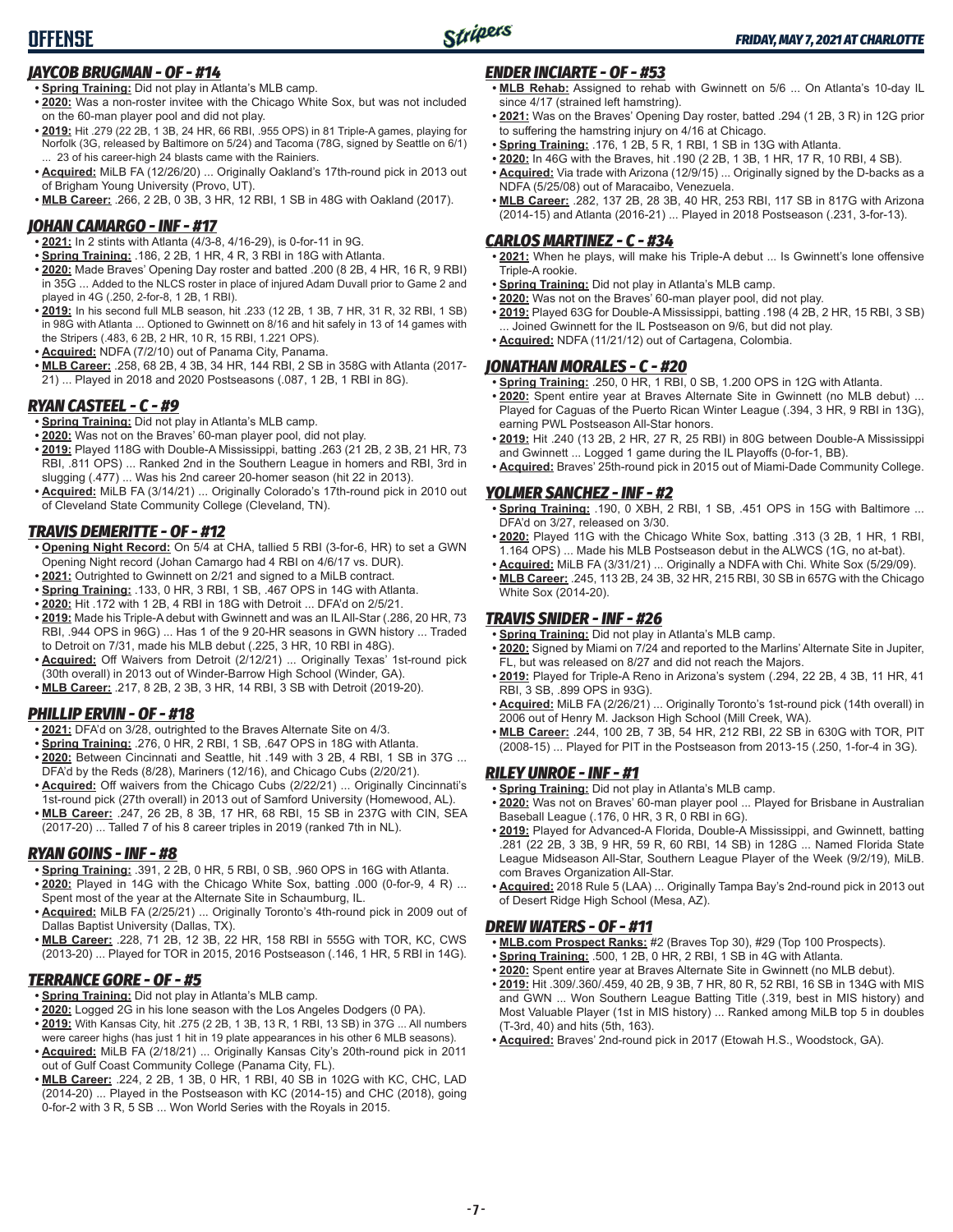## **SEASON SUMMARY**



### **TEAM HIGHS & LOWS**

| <b>OFFENSE:</b>  |
|------------------|
|                  |
|                  |
|                  |
|                  |
|                  |
|                  |
|                  |
|                  |
|                  |
|                  |
|                  |
|                  |
|                  |
|                  |
|                  |
|                  |
| <b>PITCHING:</b> |
| <b>DEFENSE:</b>  |

Most Caught Stealing, Game ........................................................................... None

**TEAM MISCELLANEOUS** Largest Margin of Victory............................................ 4 Runs (5/6 at Charlotte, 4-0) Largest Margin of Defeat ............................................ 3 Runs (5/5 at Charlotte, 6-9) Largest Comeback Win .....................................4 Runs (5/4 at Charlotte, 3-7, 10-9) Largest Blown Lead (Loss) ..................................................................................N/A Longest Game, Innings .............................................................12 (5/4 at Charlotte) Longest Game, Time ..............................................................4:26 (5/4 at Charlotte) Longest 9.0-Inning Game, Time .............................................3:26 (5/5 at Charlotte) Shortest 9.0-Inning Game, Time ............................................2:49 (5/6 at Charlotte) Largest Home Attendance ...................................................................................N/A Largest Road Attendance .....................................................3,106 (5/6 at Charlotte) Longest Total Delay................................................................0:16 (5/4 at Charlotte) Long Multi-Game Scoring Drought ......................................................................N/A Long Multi-Game Scoreless Streak .....................................................................N/A

### **INDIVIDUAL HIGHS & LOWS**

### **HITTING (GAME):**

#### **PITCHING (GAME):**

| <b>DEFENSE (GAME):</b> |  |
|------------------------|--|
|                        |  |

### **STREAKS**

| OFFENSIVE (LONGEST IN 2021 ONLY): |  |
|-----------------------------------|--|
|                                   |  |
|                                   |  |
|                                   |  |
|                                   |  |
|                                   |  |
|                                   |  |
| PITCHING (LONGEST IN 2021 ONLY):  |  |
|                                   |  |
|                                   |  |
|                                   |  |
|                                   |  |

Converted Saves Streak................................................................................... None

## **LAST TIME IT HAPPENED (GWINNETT REGULAR-SEASON HISTORY)**

### **INDIVIDUAL OFFENSE:**

|                             | Homers, Both Sides of Plate  Mel Rojas Jr. (7/7/16 at Charlotte)               |
|-----------------------------|--------------------------------------------------------------------------------|
|                             |                                                                                |
|                             |                                                                                |
|                             |                                                                                |
|                             |                                                                                |
|                             |                                                                                |
|                             |                                                                                |
|                             |                                                                                |
|                             |                                                                                |
|                             |                                                                                |
|                             |                                                                                |
|                             |                                                                                |
|                             |                                                                                |
| <b>INDIVIDUAL PITCHING:</b> |                                                                                |
|                             |                                                                                |
|                             |                                                                                |
|                             | 9.0-Inning No-Hitter (Solo)Todd Redmond (5/28/10 at Louisville)                |
|                             | 9.0-Inning No-Hitter (Comb.) Wooten/Marksberry/Ramirez (6/30/16 at Louisville) |

13 Strikeouts.................................................... Bryse Wilson (8/15/18 vs. Louisville) 7 Consecutive Starts with Win ................................. Bryse Wilson (7/21/19-Current) 25.0-Inning Scoreless Streak ......................Stephen Marek, 25.1 IP (6/6/10-8/2/10)

#### **TEAM OFFENSE:**

#### **TEAM PITCHING:**

#### **TEAM DEFENSE:**

Turn a Triple Play ..........................................................................5/28/19 at Toledo